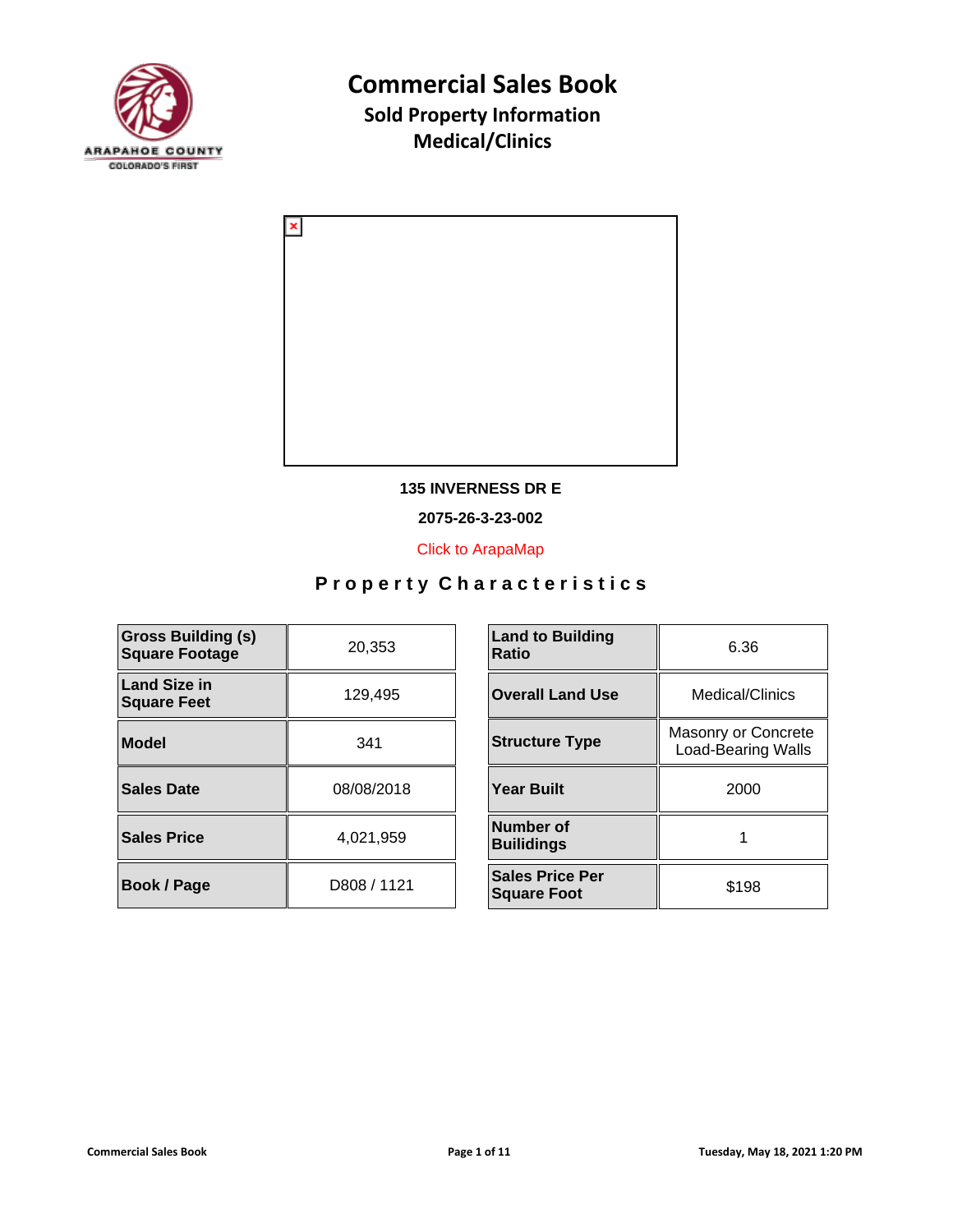



**11 W DRY CREEK CIR**

**2077-27-3-17-001**

[Click to ArapaMap](https://gis.arapahoegov.com/arapamaplite/?PARCEL=2077-27-3-17-001)

| <b>Gross Building (s)</b><br><b>Square Footage</b> | 12,409      | <b>Land to Building</b><br><b>Ratio</b>      |
|----------------------------------------------------|-------------|----------------------------------------------|
| <b>Land Size in</b><br><b>Square Feet</b>          | 58,240      | <b>Overall Land Use</b>                      |
| Model                                              | 341         | <b>Structure Type</b>                        |
| Sales Date                                         | 08/31/2018  | <b>Year Built</b>                            |
| <b>Sales Price</b>                                 | 1,900,000   | Number of<br><b>Builidings</b>               |
| Book / Page                                        | D808 / 7483 | <b>Sales Price Per</b><br><b>Square Foot</b> |

| <b>Land to Building</b><br>Ratio             | 4.69                         |  |
|----------------------------------------------|------------------------------|--|
| <b>Overall Land Use</b>                      | Medical/Clinics              |  |
| <b>Structure Type</b>                        | Wood or Steel Studs<br>Frame |  |
| <b>Year Built</b>                            | 1999                         |  |
| Number of<br><b>Builidings</b>               |                              |  |
| <b>Sales Price Per</b><br><b>Square Foot</b> | \$153                        |  |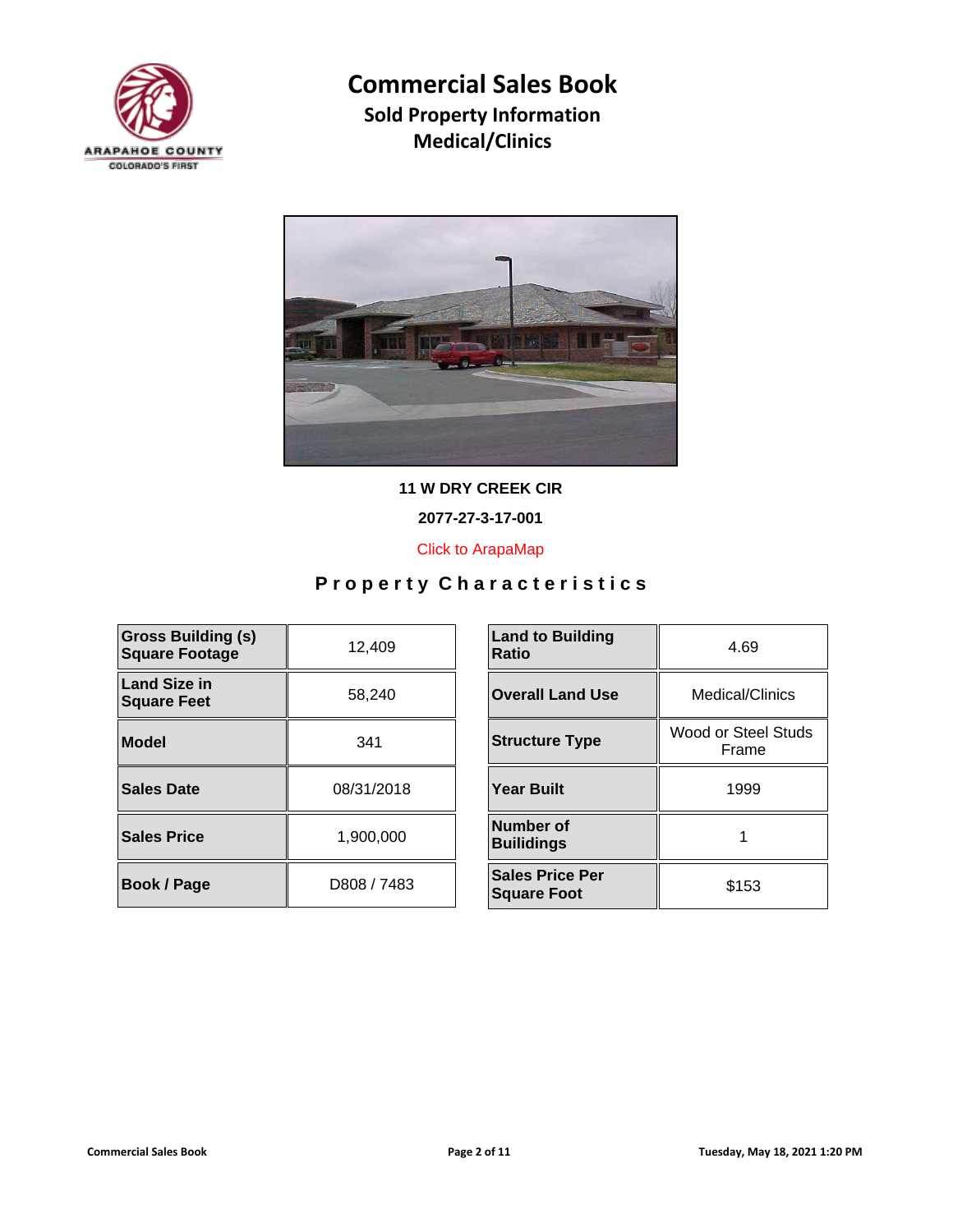



#### **8095 E PRENTICE AVE**

**2075-16-2-01-015**

[Click to ArapaMap](https://gis.arapahoegov.com/arapamaplite/?PARCEL=2075-16-2-01-015)

| <b>Gross Building (s)</b><br><b>Square Footage</b> | 6,334       | <b>Land to Building</b><br><b>Ratio</b>      |
|----------------------------------------------------|-------------|----------------------------------------------|
| <b>Land Size in</b><br><b>Square Feet</b>          | 24,989      | <b>Overall Land Use</b>                      |
| <b>Model</b>                                       | 341         | <b>Structure Type</b>                        |
| <b>Sales Date</b>                                  | 11/08/2018  | <b>Year Built</b>                            |
| <b>Sales Price</b>                                 | 2,000,000   | <b>Number of</b><br><b>Builidings</b>        |
| Book / Page                                        | D811 / 1214 | <b>Sales Price Per</b><br><b>Square Foot</b> |

| <b>Land to Building</b><br>Ratio             | 3.95                                             |  |
|----------------------------------------------|--------------------------------------------------|--|
| <b>Overall Land Use</b>                      | Medical/Clinics                                  |  |
| <b>Structure Type</b>                        | Masonry or Concrete<br><b>Load-Bearing Walls</b> |  |
| <b>Year Built</b>                            | 1977                                             |  |
| Number of<br><b>Builidings</b>               |                                                  |  |
| <b>Sales Price Per</b><br><b>Square Foot</b> | \$316                                            |  |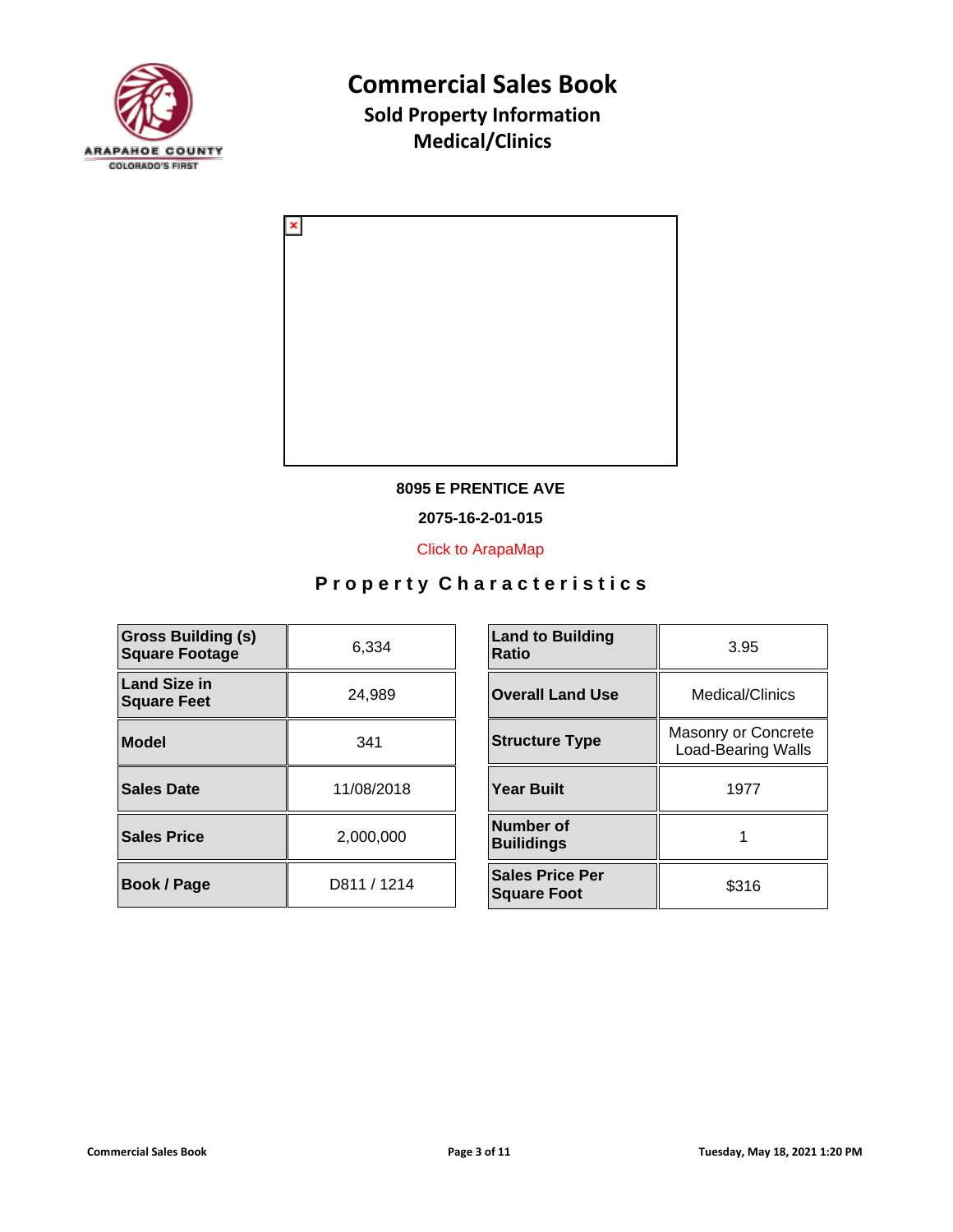



#### **1 W DRY CREEK CIR**

**2077-27-3-17-003**

[Click to ArapaMap](https://gis.arapahoegov.com/arapamaplite/?PARCEL=2077-27-3-17-003)

| <b>Gross Building (s)</b><br><b>Square Footage</b> | 5,500       | <b>Land to Building</b><br><b>Ratio</b>      |
|----------------------------------------------------|-------------|----------------------------------------------|
| <b>Land Size in</b><br><b>Square Feet</b>          | 38,071      | <b>Overall Land Use</b>                      |
| Model                                              | 341         | <b>Structure Type</b>                        |
| Sales Date                                         | 01/04/2019  | <b>Year Built</b>                            |
| <b>Sales Price</b>                                 | 1,540,000   | Number of<br><b>Builidings</b>               |
| <b>Book / Page</b>                                 | D900 / 2025 | <b>Sales Price Per</b><br><b>Square Foot</b> |

| <b>Land to Building</b><br>Ratio             | 6.92                                             |  |
|----------------------------------------------|--------------------------------------------------|--|
| <b>Overall Land Use</b>                      | Medical/Clinics                                  |  |
| <b>Structure Type</b>                        | Masonry or Concrete<br><b>Load-Bearing Walls</b> |  |
| <b>Year Built</b>                            | 2003                                             |  |
| Number of<br><b>Builidings</b>               |                                                  |  |
| <b>Sales Price Per</b><br><b>Square Foot</b> | \$280                                            |  |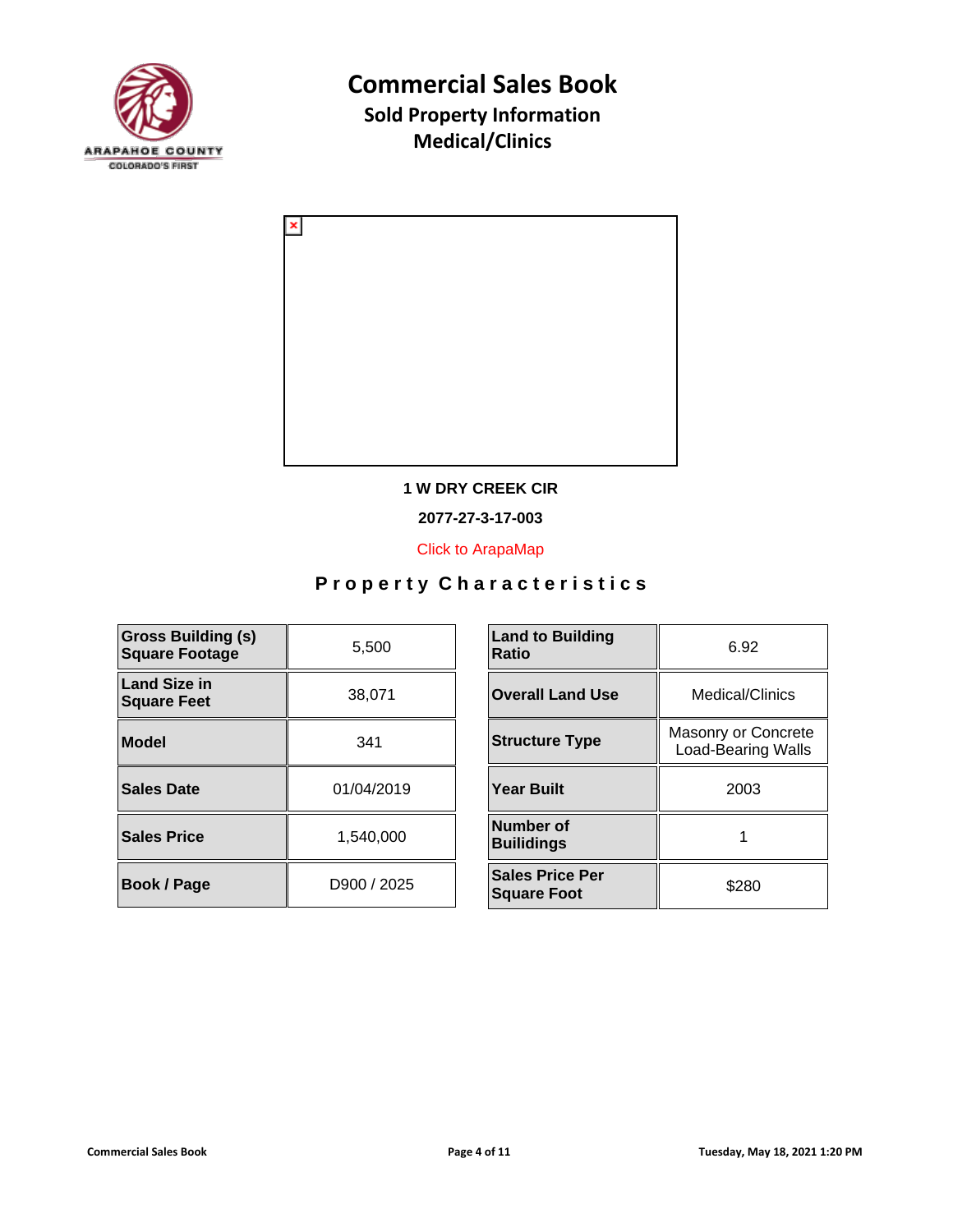



#### **401 East COUNTY LINE RD**

**2077-34-4-15-005**

[Click to ArapaMap](https://gis.arapahoegov.com/arapamaplite/?PARCEL=2077-34-4-15-005)

| <b>Gross Building (s)</b><br><b>Square Footage</b> | 21,682      | <b>Land to Building</b><br><b>Ratio</b>      |
|----------------------------------------------------|-------------|----------------------------------------------|
| <b>Land Size in</b><br><b>Square Feet</b>          | 144,712     | <b>Overall Land Use</b>                      |
| <b>Model</b>                                       | 381         | <b>Structure Type</b>                        |
| <b>Sales Date</b>                                  | 04/12/2019  | <b>Year Built</b>                            |
| <b>Sales Price</b>                                 | 1,100,000   | Number of<br><b>Builidings</b>               |
| Book / Page                                        | D903 / 3266 | <b>Sales Price Per</b><br><b>Square Foot</b> |

| <b>Land to Building</b><br>Ratio             | 6.67                         |  |
|----------------------------------------------|------------------------------|--|
| <b>Overall Land Use</b>                      | Medical/Clinics              |  |
| <b>Structure Type</b>                        | Wood or Steel Studs<br>Frame |  |
| Year Built                                   | 2019                         |  |
| Number of<br><b>Builidings</b>               | 2                            |  |
| <b>Sales Price Per</b><br><b>Square Foot</b> | \$51                         |  |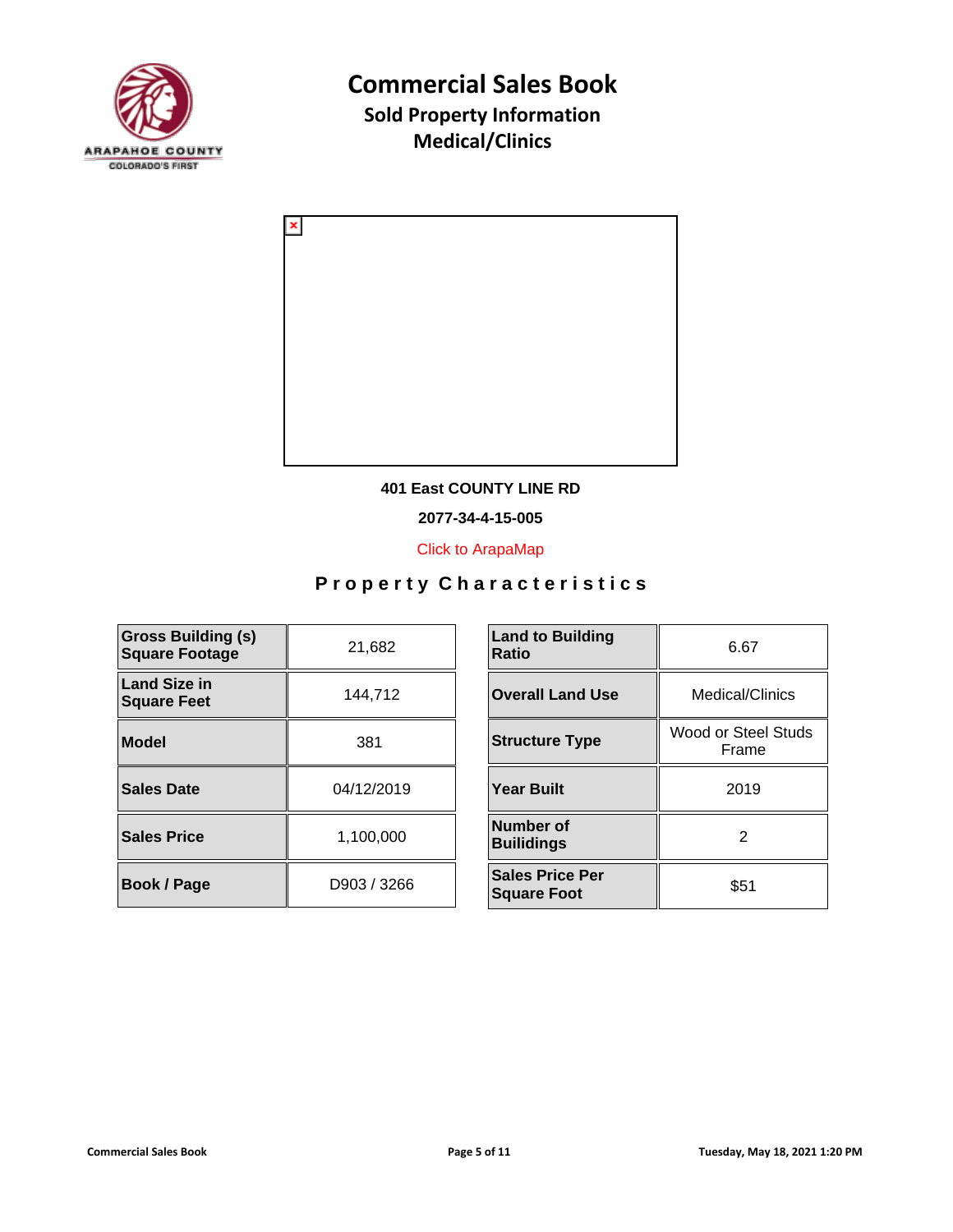



**125 INVERNESS DR E**

**2075-26-3-23-003**

[Click to ArapaMap](https://gis.arapahoegov.com/arapamaplite/?PARCEL=2075-26-3-23-003)

| <b>Gross Building (s)</b><br><b>Square Footage</b> | 58,158      | <b>Land to Building</b><br><b>Ratio</b>      |
|----------------------------------------------------|-------------|----------------------------------------------|
| <b>Land Size in</b><br><b>Square Feet</b>          | 184,340     | <b>Overall Land Use</b>                      |
| <b>Model</b>                                       | 341         | <b>Structure Type</b>                        |
| <b>Sales Date</b>                                  | 06/26/2019  | <b>Year Built</b>                            |
| <b>Sales Price</b>                                 | 15,642,750  | <b>Number of</b><br><b>Builidings</b>        |
| <b>Book / Page</b>                                 | D906 / 2074 | <b>Sales Price Per</b><br><b>Square Foot</b> |

| <b>Land to Building</b><br>Ratio             | 3.17                                             |  |
|----------------------------------------------|--------------------------------------------------|--|
| <b>Overall Land Use</b>                      | Medical/Clinics                                  |  |
| <b>Structure Type</b>                        | Masonry or Concrete<br><b>Load-Bearing Walls</b> |  |
| Year Built                                   | 2000                                             |  |
| Number of<br><b>Builidings</b>               |                                                  |  |
| <b>Sales Price Per</b><br><b>Square Foot</b> | \$269                                            |  |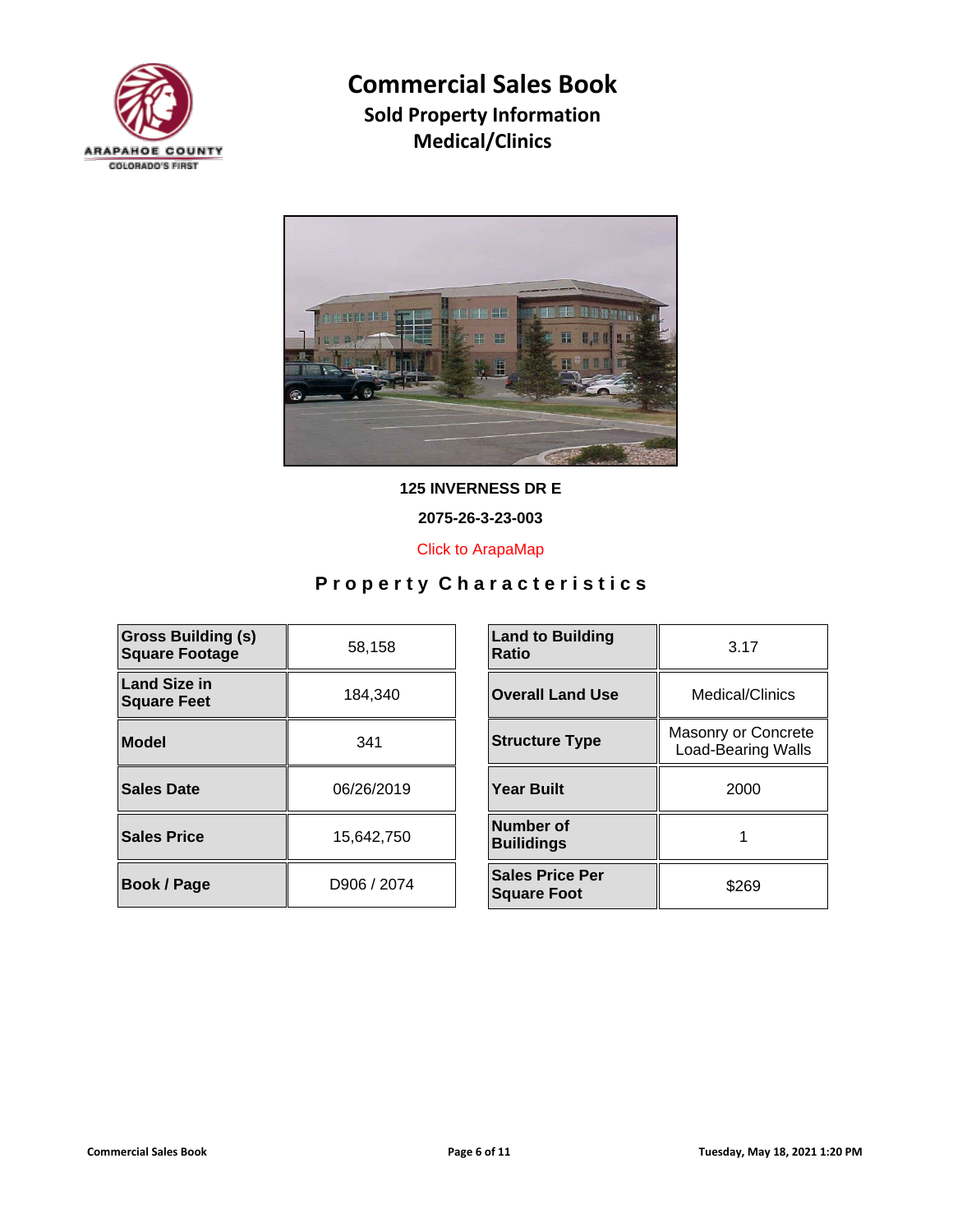



#### **1501 WEST MINERAL AVE**

**2077-33-1-18-002**

[Click to ArapaMap](https://gis.arapahoegov.com/arapamaplite/?PARCEL=2077-33-1-18-002)

| <b>Gross Building (s)</b><br><b>Square Footage</b> | 41,240      | <b>Land to Building</b><br><b>Ratio</b>      |
|----------------------------------------------------|-------------|----------------------------------------------|
| <b>Land Size in</b><br><b>Square Feet</b>          | 209,936     | <b>Overall Land Use</b>                      |
| <b>Model</b>                                       | 341         | <b>Structure Type</b>                        |
| <b>Sales Date</b>                                  | 10/11/2019  | <b>Year Built</b>                            |
| <b>Sales Price</b>                                 | 4,700,000   | <b>Number of</b><br><b>Builidings</b>        |
| <b>Book / Page</b>                                 | D910 / 9163 | <b>Sales Price Per</b><br><b>Square Foot</b> |

| <b>Land to Building</b><br>Ratio             | 5.09                                |  |
|----------------------------------------------|-------------------------------------|--|
| <b>Overall Land Use</b>                      | Medical/Clinics                     |  |
| <b>Structure Type</b>                        | <b>Reinforced Concrete</b><br>Frame |  |
| <b>Year Built</b>                            | 1999                                |  |
| Number of<br><b>Builidings</b>               |                                     |  |
| <b>Sales Price Per</b><br><b>Square Foot</b> | \$114                               |  |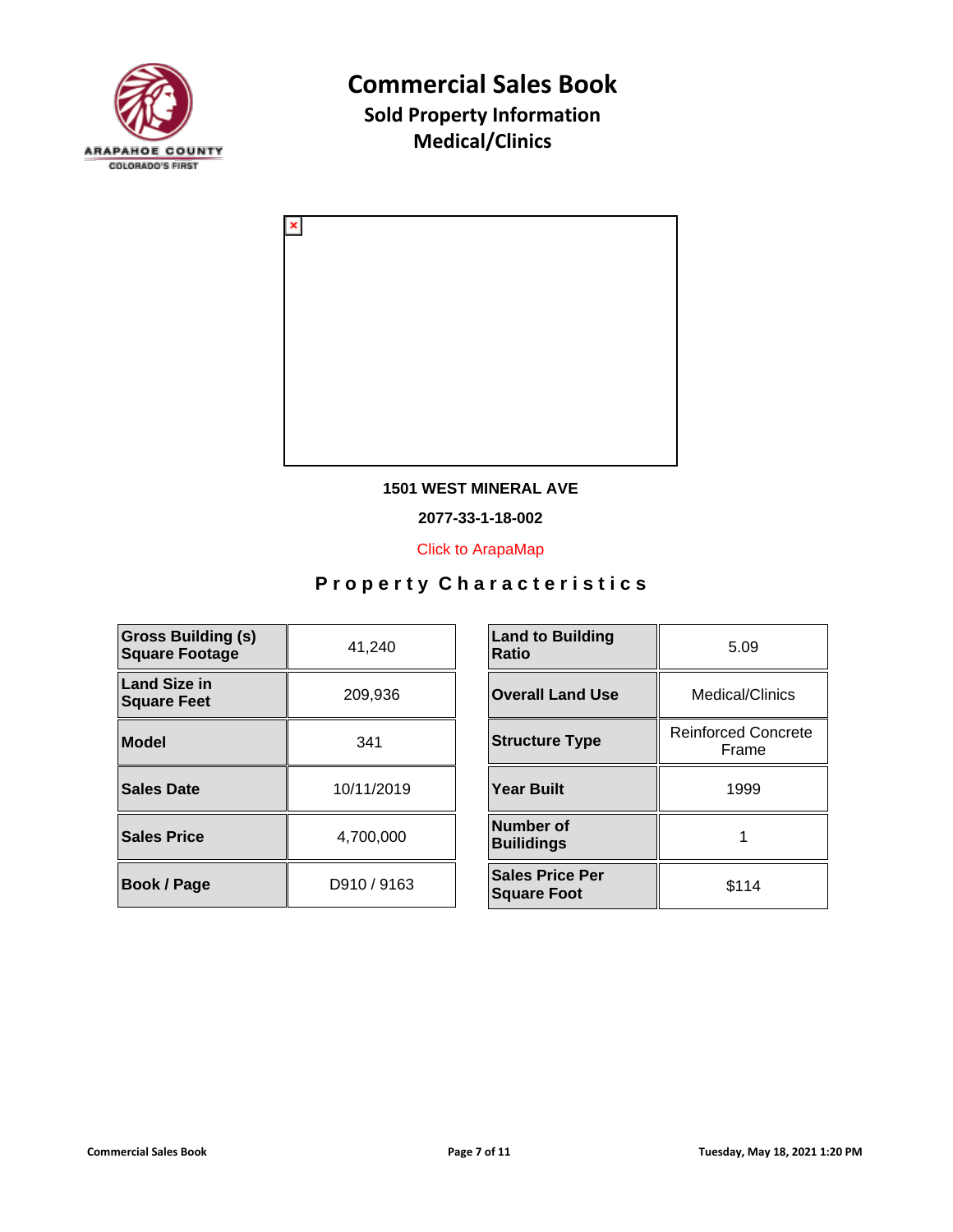



**5657 S HIMALAYA ST**

**2073-15-4-31-001**

[Click to ArapaMap](https://gis.arapahoegov.com/arapamaplite/?PARCEL=2073-15-4-31-001)

| <b>Gross Building (s)</b><br><b>Square Footage</b> | 31,000      | <b>Land to Building</b><br><b>Ratio</b>      |
|----------------------------------------------------|-------------|----------------------------------------------|
| <b>Land Size in</b><br><b>Square Feet</b>          | 84,042      | <b>Overall Land Use</b>                      |
| Model                                              | 341         | <b>Structure Type</b>                        |
| Sales Date                                         | 12/05/2019  | <b>Year Built</b>                            |
| <b>Sales Price</b>                                 | 5,396,674   | Number of<br><b>Builidings</b>               |
| <b>Book / Page</b>                                 | D913 / 3704 | <b>Sales Price Per</b><br><b>Square Foot</b> |

| <b>Land to Building</b><br>Ratio             | 2.71                                             |  |
|----------------------------------------------|--------------------------------------------------|--|
| <b>Overall Land Use</b>                      | Medical/Clinics                                  |  |
| <b>Structure Type</b>                        | Masonry or Concrete<br><b>Load-Bearing Walls</b> |  |
| Year Built                                   | 2000                                             |  |
| Number of<br><b>Builidings</b>               | 2                                                |  |
| <b>Sales Price Per</b><br><b>Square Foot</b> | \$174                                            |  |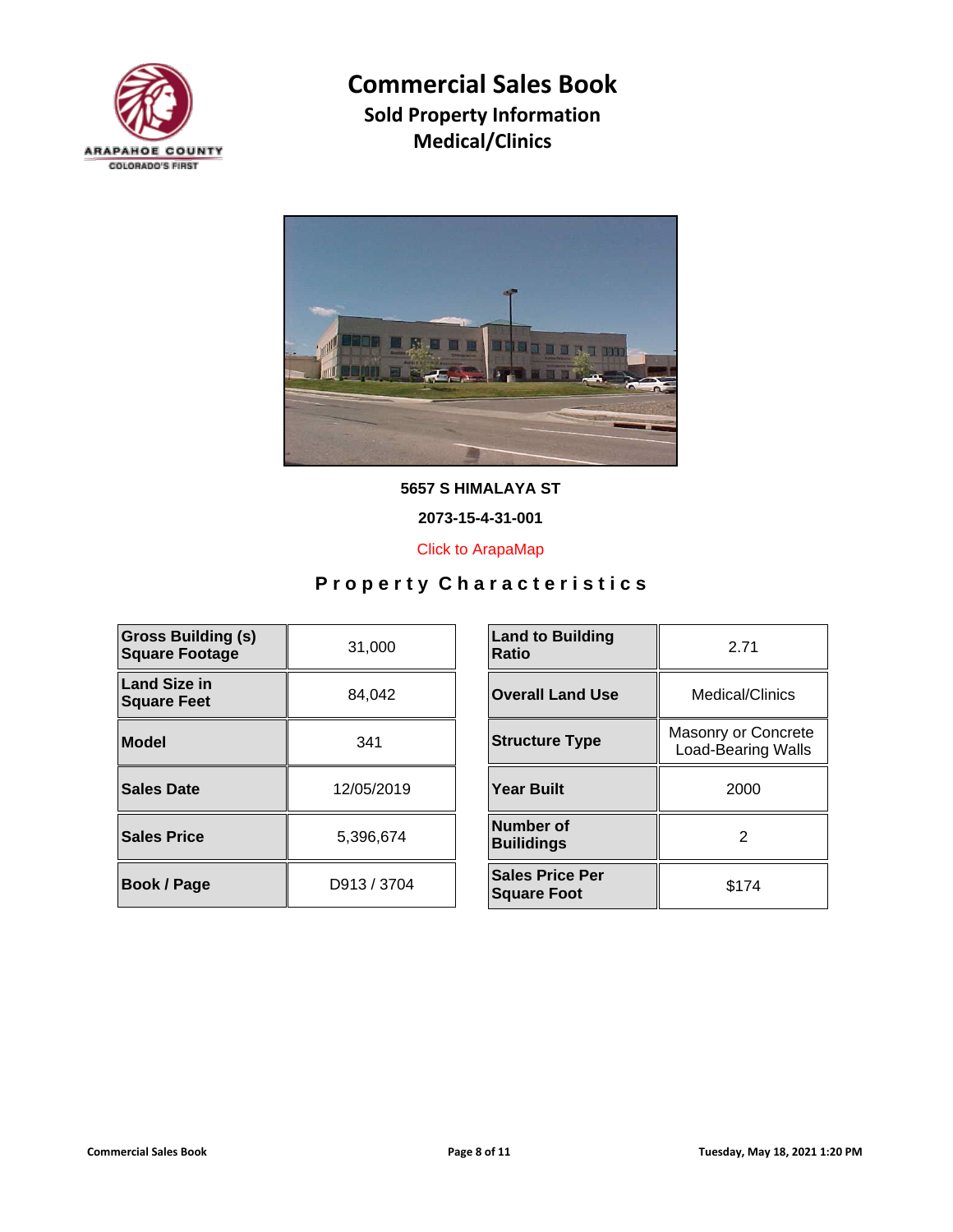



#### **11877 EAST ARAPAHOE RD**

**2075-23-4-37-001**

[Click to ArapaMap](https://gis.arapahoegov.com/arapamaplite/?PARCEL=2075-23-4-37-001)

| <b>Gross Building (s)</b><br><b>Square Footage</b> | 14,259      | <b>Land to Building</b><br><b>Ratio</b>      |
|----------------------------------------------------|-------------|----------------------------------------------|
| <b>Land Size in</b><br><b>Square Feet</b>          | 61,768      | <b>Overall Land Use</b>                      |
| <b>Model</b>                                       | 341         | <b>Structure Type</b>                        |
| <b>Sales Date</b>                                  | 02/07/2020  | <b>Year Built</b>                            |
| <b>Sales Price</b>                                 | 5,500,000   | Number of<br><b>Builidings</b>               |
| Book / Page                                        | E001 / 7264 | <b>Sales Price Per</b><br><b>Square Foot</b> |

| <b>Land to Building</b><br>Ratio             | 4.33                                             |  |
|----------------------------------------------|--------------------------------------------------|--|
| <b>Overall Land Use</b>                      | Medical/Clinics                                  |  |
| <b>Structure Type</b>                        | Masonry or Concrete<br><b>Load-Bearing Walls</b> |  |
| <b>Year Built</b>                            | 2013                                             |  |
| Number of<br><b>Builidings</b>               |                                                  |  |
| <b>Sales Price Per</b><br><b>Square Foot</b> | \$386                                            |  |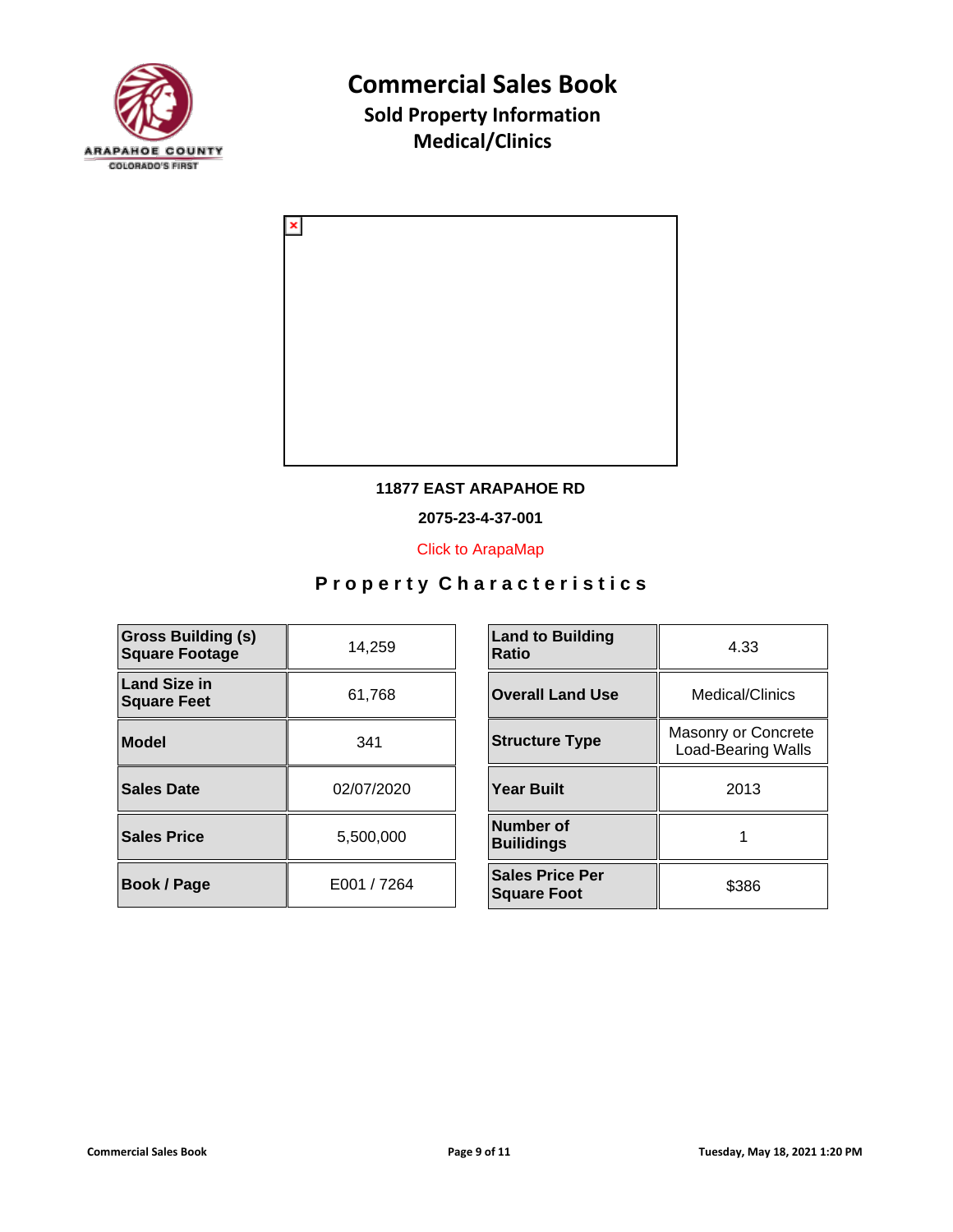



**1510 W CANAL CT**

**2077-33-4-03-043**

[Click to ArapaMap](https://gis.arapahoegov.com/arapamaplite/?PARCEL=2077-33-4-03-043)

| <b>Gross Building (s)</b><br><b>Square Footage</b> | 16,852      | <b>Land to Building</b><br><b>Ratio</b>      |
|----------------------------------------------------|-------------|----------------------------------------------|
| <b>Land Size in</b><br><b>Square Feet</b>          | 56,575      | <b>Overall Land Use</b>                      |
| <b>Model</b>                                       | 344         | <b>Structure Type</b>                        |
| <b>Sales Date</b>                                  | 03/23/2020  | <b>Year Built</b>                            |
| <b>Sales Price</b>                                 | 3,200,000   | Number of<br><b>Builidings</b>               |
| Book / Page                                        | E003 / 6343 | <b>Sales Price Per</b><br><b>Square Foot</b> |

| <b>Land to Building</b><br>Ratio             | 3.36                                             |  |
|----------------------------------------------|--------------------------------------------------|--|
| <b>Overall Land Use</b>                      | Medical/Clinics                                  |  |
| <b>Structure Type</b>                        | Masonry or Concrete<br><b>Load-Bearing Walls</b> |  |
| <b>Year Built</b>                            | 2000                                             |  |
| Number of<br><b>Builidings</b>               |                                                  |  |
| <b>Sales Price Per</b><br><b>Square Foot</b> | \$190                                            |  |